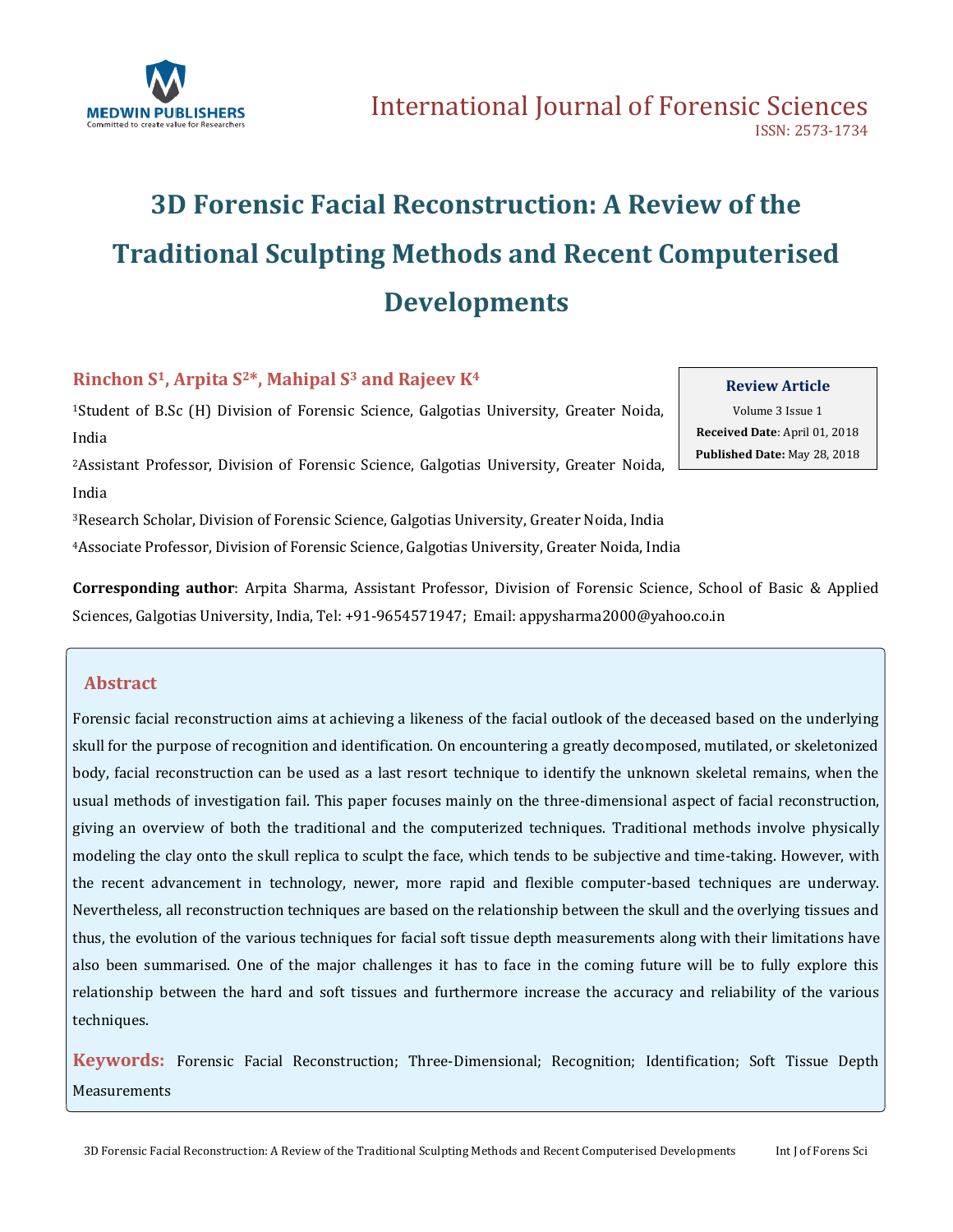### **Introduction**

 Forensic facial reconstruction is the scientific art of recreating the facial appearance of an individual from the skull for the purpose of personal identification [1]. The work of identifying human remains during a forensic investigation can be strenuous when the remains are highly mutilated, decomposed or skeletonized. In such cases where the usual methods of investigation fail, it can play an important role in establishing the identity of the remains [2-4]. The ultimate aim of facial reconstruction in a forensic context, therefore, is to recreate the appearance that best resembles the original face of the deceased, in an effort to stimulate public recognition that will eventually contribute to personal identification [5,6]. However, it should be noted that facial reconstruction cannot on its own be used for such positive identification but should instead be employed along with other established techniques such as dental records and DNA analysis [6,7]. Outside the forensic scenario, it is also applied in the field of archaeology to restore the faces of the past, where exact accuracy is not a priority. Over the years, several techniques of reconstruction have been developed which are all based on the relationship between the soft facial tissues and the underlying skull. The lack of fully understanding this relationship has been stated as one of the main cause of the various controversy surrounding the techniques [5]. There are currently two basic approaches – two-dimensional and three-dimensional types of reconstruction. Both techniques employ either a manual or a computerized approach. The earliest scientific endeavour towards facial reconstruction began in the late 19th century with various measurements of the facial thickness from cadavers [8-10]. These were later followed by the development of different prominent three-dimensional manual reconstruction techniques including the Anatomical (Russian), Anthropometrical (American) and Combination (Manchester) methods [7,11-13]. These methods involve sculpting the facial tissues over the skull with either clay or plasticine taking into account the information obtained from the skull assessment such as age, sex, height, race, etc. It is a combination of both scientific and artistic skill and hence can have subjective interpretations and can also be timeconsuming. Therefore, with the advent of the 20th century, efforts were made to improve the techniques; and with the advancement in technology, new computerbased techniques emerged that claimed to be quicker, more flexible and most importantly, reproducible [2-6,14- 17]. This paper mainly focuses on the three-dimensional aspect and intends to summarise the evolution of the techniques over the years, discussing both the traditional

as well as the newer computer-based reconstructions. The various methods developed over time for measuring the facial tissue thicknesses, which is a major part of all reconstruction techniques, have also been discussed along with a brief historical review.

#### **Historical Review of Facial reconstruction**

 Throughout time, men have always been intrigued with human faces which have led to a significant interest in the faces and appearances of people of the past. The first attempts at building a face on to a skull can be dated back to the Neolithic period where people performed it as a means of ancestor worship [18]. During the Renaissance period, death-mask art was at its peak and people began to take an interest in the anatomy of the human body. Artists such as Verrocchio, Michelangelo, Versalius are known to have used wax models to document their works [18,19]. Towards the end of the 18th century, scientific art became highly popularised and the artists of that time have been considered to be the first sculptors to discover that the skeleton can be used as the ideal frame over which the tissues and muscles can be built up [19]. The credit for developing the theory behind facial reconstruction can, thus, be given to these artists. In the 19th century, many anatomists made efforts to obtain the soft tissue depth measurements of the face from cadavers [8-10]. Facial reconstructions were earlier achieved through the collaboration of scientists and artists. Anatomists depended upon the sculptors to depict their data, as can be seen in the cases of His and Sefner, Kollmann and Buchly [9,10]. In 1895, the German anatomist His made the first attempt at an actual reconstruction where he worked with the artist Sefner to reconstruct a plaster skull cast of Johann Sebastian Bach using the skin depth measurements at nine midline facial points and six lateral points of twenty-four male and four female white cadavers in Leipzig. He further authenticated the reconstruction by comparing it with available portraits of Bach [7,18,19]. A few years later, Kollmann and Buchly also made a facial approximation of Dante in 1898 from the tissue depth measurements taken at ten midline and eight lateral points of twenty-one male and four female cadavers ranged between 17 and 72 years of age, to His's total, thus producing mean measurements for 45 male and eight female European White cadavers [7]. Kollman then went on to reconstruct the face of a stone-age woman from Auvenir, France, which also came to be considered as the first scientific reconstruction, wherein he performed the feat by producing technical drawings from the tissue depth measurements of hundreds of women around that area and finishing touches were carried out by Buchly [18,19].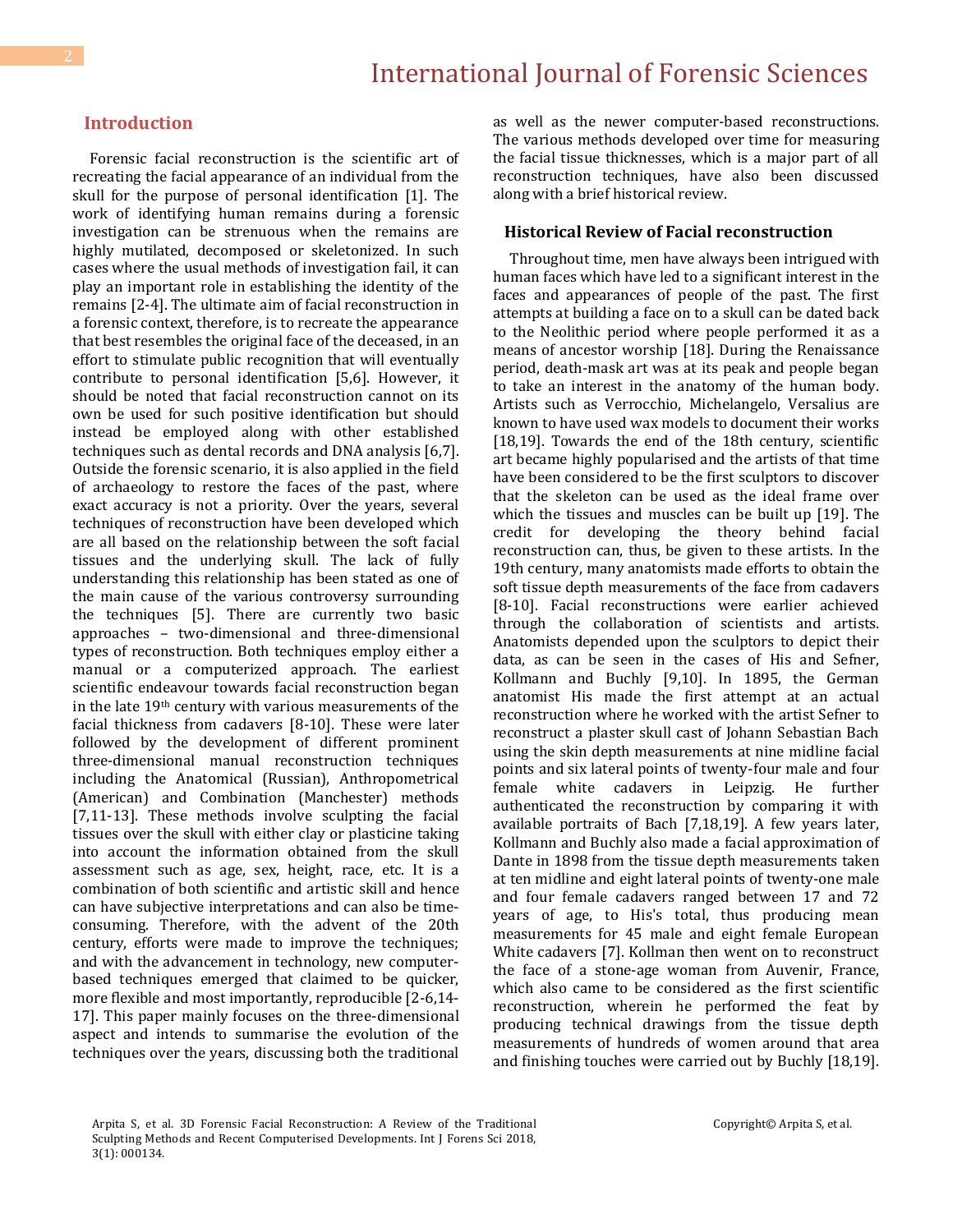Many anthropologists further went on to produce various reconstructions of early hominoids. With the advent of the 20th century, facial reconstructions began to be used in museums and also the various manual reconstruction techniques began to spring up. In 1971, the Russian anthropologist Gerasimov developed a technique of modeling the anatomy of the facial muscles and tissues, which came to be known as the Russian or morphoscopic method [12]. Around the same time, another technique, known as the American or morphometric method, which was based on facial tissue thickness was developed in the United States [7]. While in the United Kingdom, Neav incorporated both the Russian and American method to formulate a new technique known as the Manchester and Combination method [7]. With various technical developments, the first ever three-dimensional computerassisted reconstruction technique for forensic identification was developed [3]. The method utilized a low-power laser scanner and a video camera interfaced to a computer. The current trend in facial reconstructions is to move towards computer-assisted techniques that are considered to be less subjective and more rapid.

#### **Three-Dimensional Facial Reconstruction Techniques**

**Traditional Manual Reconstruction:** Sculpting the face over the unknown skull with clay, wax or plasticine is one of the most common forms of three-dimensional reconstructions. There are a number of ways to go about it. Nonetheless, in any reconstruction technique, the first step is to examine the skull to determine the biological features such as age, gender, race, etc., after which a skull replica is obtained to be worked on. An influential and

significant pioneer in this field was the Russian anthropologist, Mikhael Gerasimov who developed the Russian method that relied upon anatomical knowledge and sculptural skills [12]. In this technique, the development of the musculature of the skull and neck is regarded as being of prime importance [18]. Firstly, the main muscles of mastication are modeled over the skull while taking extra care not to exaggerate the bulk of those muscles. Next, the circular muscles around the mouth and eyes are built up. Further details such as the parotid glands or fatty deposits are later added if required. To complete the reconstruction, a layer of skin, which can be textured, is applied to it. Some experts perform the reconstructions only based on the soft tissue thickness of the face [7,20-23]. Such method utilizes tissue depth markers such as dowels or rubber of different lengths depending on the tissue thickness at various anatomical points on the face. The dowels are cut according to the required thickness and glued to the skull. This method is also known as the American or anthropometrical method and was developed from the works of Krogman by the forensic artist Betty Pat Gatliff and the physical anthropologist, Clyde Snow [18,19]. Soft tissues are added in bulk and strips without any regard for the underlying anatomy, all the while making sure that the clay does not exceed the length of the dowels at any point. Others prefer a combination of the two methods above, known as the Manchester or the combination method, which employs the procedure of muscle insertion as in the Russian method to establish a more detailed form of the face, along with the tissue thickness measurements, as in the American method, to reproduce the soft tissue depth [13,18,19].



Figure 1: Three-dimensional Manual Facial Reconstruction. (Image courtesy of Caroline Wilkinson, University of Dundee, UK) [24].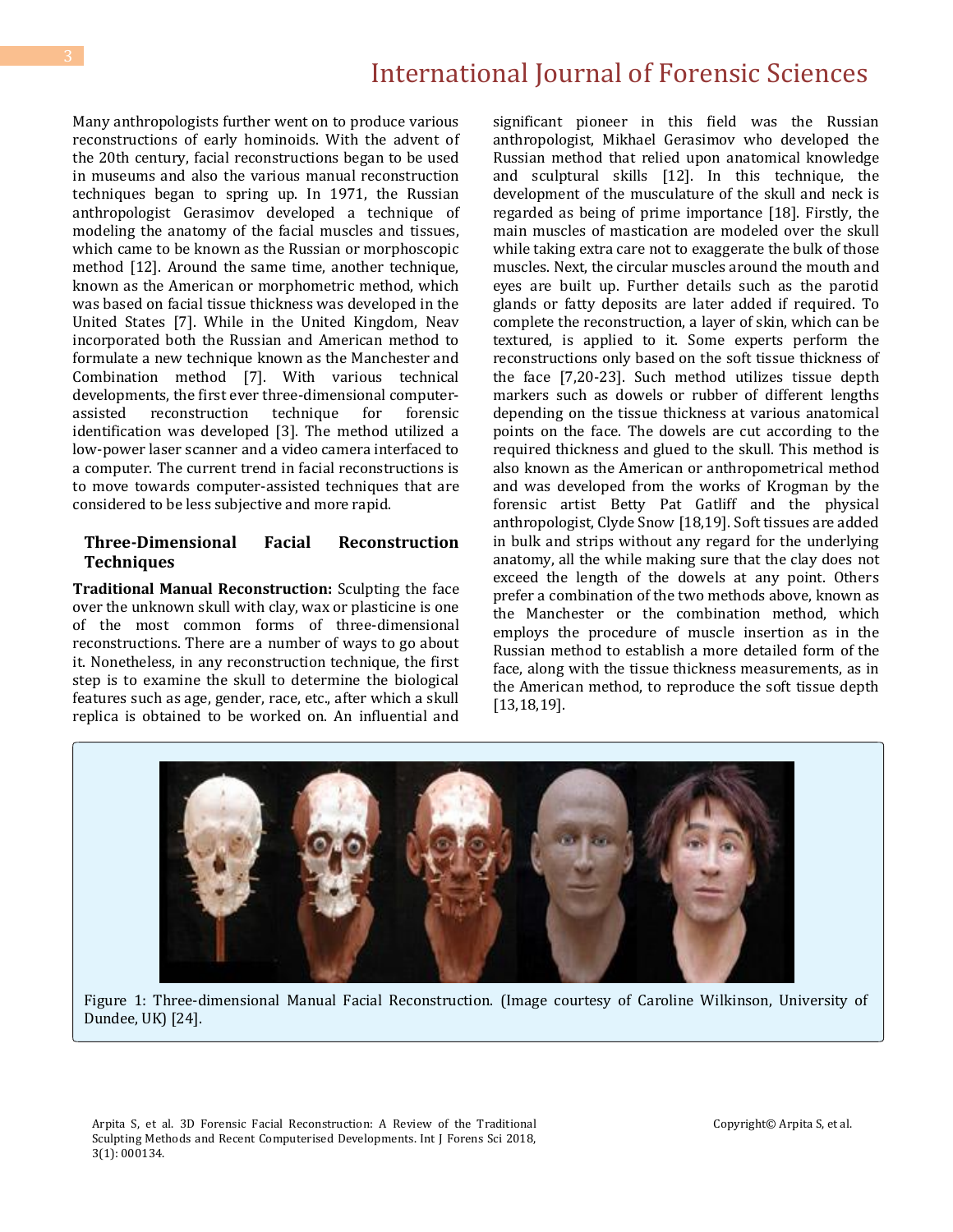Facial features such as the eyes, nose, ears and mouth cannot be directly determined from the skull and these are added based on some existing guidelines provided through various studies, although, such guidelines have been found to be inaccurate to some extent [12,23,25]. Whilst various successful cases have been reported in the past, the traditional technique is subjective and controversial due to the presence of an artistic aspect. Also, the obtained results always tend to differ between practitioners and also between reconstructions. This point was clearly illustrated in the Green River serial killer cases, in which multiple facial reconstructions of several victims were created by different practitioners. The results were highly variable from practitioner to practitioner and met with little success [26]. Moreover, the manual techniques often tend to be limited to a single reconstruction due to its time-consuming process [17].

#### **Contemporary Computer-based Reconstruction**

 The computer-based reconstructions were found to be more rapid and objective in nature. Unlike the manual techniques, when the same input was given, it would always result in producing the same output. Furthermore, it was possible to generate many faces with little variations from the same skull [17]. The first introduction of the computer-based technique was done by Vanezis and his colleagues [3]. Like every computer-based reconstruction technique, the skull is first digitized. This was done using a laser scanner and a video camera interfaced to a computer, forming a fully shaded 3D surface. An advantage of this system, thus, was that the reconstruction work could be carried out on the image of the actual skull, rather than a replica as in manual reconstructions. Various markers indicating the tissue depths are then placed on different selected sites on the skull. Then a face from a databank of previously scanned face of live subjects is placed over the skull in the form of a mask, allowing it to specifically conform to the skull based on the different tissue depths at various points [27]. Performed both the traditional clay as well as the computer-based technique to make a comparison [3]. After their studies, they concluded that although the manual reconstruction has a number of limitations, yet it can prove to be quite effective when done the right way. The computer-based technique provided greater speed and flexibility but it was still far from perfect. They later improved the technique by upgrading the computer software and added the same tissue markers from the skull on to the face as well [4]. However, live subjects were scanned with their eyes closed and hence, in the last step, eyes and other facial features were added using the police identikit systems to humanize the face. Subsequently, proposed the idea that the individual

identity of a face is the direct result of the scale, position, and the ratio of facial features relative to one another [15]. Since the relative positions of facial features are dependent on the skull, even house put forward a hypothesis that an individual's face could actually be formed by substituting an average face onto the skull and formulated an image warping algorithm to create an average face. He merged the facial features of five females to create the average face and with the help of 37 tissue markers, mapped the face onto the skull. He believed that with further research on tissue depth measurements, and a more detailed averaging of the facial features, this technique could be a good tool for the identification process.

 A further technique was proposed in 1997 to produce facial reconstructions based on deformable models, instead of tissue depth measurements [16]. They used a CT scanner to obtain the digitized 3D models of two pairs of skulls along with their facial data. The first pair was used as a reference and the other to validate their method. A global parametric transformation algorithm was then used to turn the reference skull into the skull to be reconstructed. This was based on what is known as the crest lines, which are lines of absolute maxima of the largest principal curvature of the skulls. The crest lines of the reference skull were matched to the crest lines of the skull to be reconstructed. The algorithm was then applied to the reference face to obtain the reconstructed unknown face [4,6,27].

 Nelson and Michael believed that the lack of fully understanding the relationship between the soft tissues and the underlying skull was one of the main limitations of every reconstruction technique [5,6,27]. Therefore, they introduced a new approach through volume deformation. In the first stage, the unknown skull and a number of reference heads similar to the unknown skull in terms of age, sex, and race are selected which are digitized using a CT scanner. In the next stage, a set of control points are then placed at specific anatomical positions on the heads and the skull. Then a single head is selected for deformation by calculating and comparing the spatial distribution of the control points. Lastly, the selected head is then deformed to the shape of the skull with the help of control points and any adjustments such as the addition of facial features, facial expressions and tissue depth variations are also done by manipulating the control points. This method has one major advantage over surface deformation methods in that all the data representing the facial soft tissues are deformed and not just the surface, thus the face is not merely a mask suspended on a restricted number of reference points.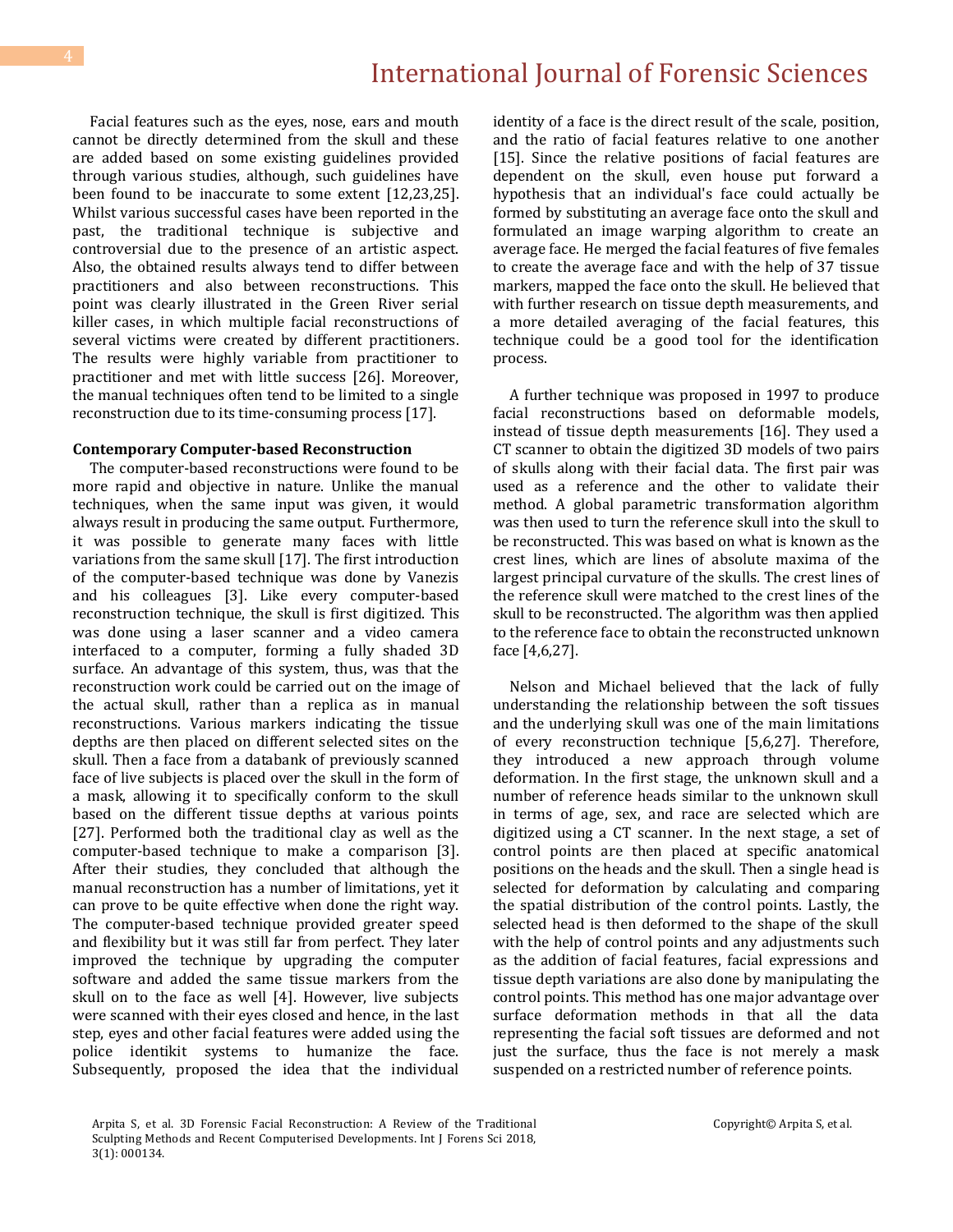

 Several regional methods have recently been proposed, where the face and skull are segmented into regions, and the relationship of each region is then learned independently [28]. After which, the facial regions of a given skull are estimated and finally glued together to generate a face [29].

 Have given a summary of the general workflow which has been found to be the same for all current computeraided techniques [17]. They are basically dependent on the craniofacial model which contains the vital information about the faces and their relationship with the underlying skull and can be deemed to correspond to a person carrying out the manual reconstruction. The process is carried out by first examining the skull to obtain the biological characteristics and digitizing it through the different techniques available. The reconstruction is then performed by calculating the geometrical relationship between the unknown and the craniofacial model. Further details can be added to better represent the face of the individual. The current inclination in facial reconstruction is towards the computerization of the techniques. However, with the ever-changing and advancing technology, it is too soon to designate the best approach or make the comparison between methods. In such instances, the major step to take is to establish reliable standard databases of facial components [2]. However, while the computer technology is advancing at an astounding rate, one of the major problems remain the lack of tissue depth data upon which reconstructions are based on and also the fact that such data are seen as unreliable, and is still the subject of ongoing research.

#### **Techniques for Tissue Depth Measurement**

A number of studies have gone into quantifying the

relationship between the soft facial tissues and the underlying skull, for the purpose of reconstruction. The first of its work, however, can be credited to Welcker, a German physiologist and anatomist in 1883, who documented the average tissue depth thickness of cadavers, by inserting a small surgical blade into various anthropometric landmarks on the face and then measuring the depth of penetration [8]. In the late 1880's and early 1890's, His and Kollman built upon Welcker's work, slightly modifying it by inserting a thin sharp needle which had a small piece of rubber on its tip, instead of using a wider blade, resulting in a more accurate data [9-10]. Subsequently, the anthropologist Kollman along with the sculptor Buchly used a needle that was covered in soot and considered the clean part of the needle to be the tissue depth [6].

 However, with the advancement in technology, tissue depth measurements began to be taken using radiographs, MRI images and CT scanners, but more recent measurements were taken using ultrasound, as it had the advantage of measurements being taken in an upright position [30]. But it also came with the difficulty of measuring due to the imperceptibility of the bone underlying the tissue [31].

 All computerized reconstruction techniques up to this day use CT scanners for obtaining the virtual copy of the unknown skull. In case of live subjects for the database, CT scanner allowed both the skull and the face surface information to be obtained simultaneously and in the correct spatial relationship to each other. Some major disadvantages of this technique include health hazards caused by the radiation, being taken in a supine position and also its sensitivity to high-density material [30]. A non-harmful alternative to CT scanners were MRI images,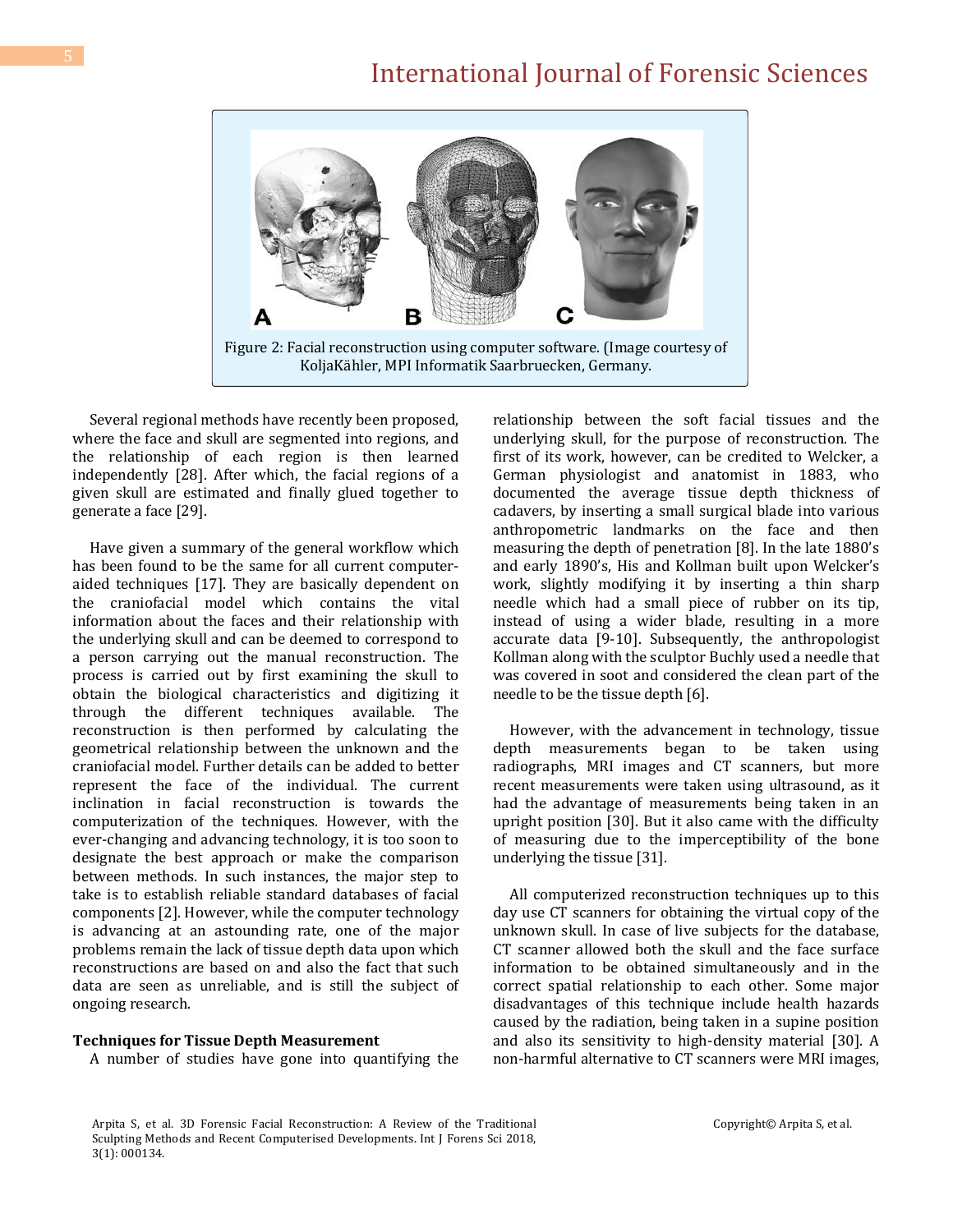although it had the same problem of being scanned in a horizontal position. Later on, Cone-beam CT (CBCT) scanners were developed and being used in medical practice. In contrast to conventional CT, CBCT scanners acquired images of subjects in an upright position. Moreover, CBCT images could be obtained with a lower absorbed dose at the cost of a slightly reduced image quality [32,33]. Hwang, et al. tested the reproducibility of CBCT scanners by measuring the soft tissue thickness at 31 landmarks on 20 subjects [34]. They then found that thickness was measured with high reproducibility, while also suggesting that certain landmarks should be redefined.

 During the twentieth century, various anatomists studied and collected the measurements of tissue depths in different racial and ethnic groups. Birkner (1904) studied Chinese cadavers; Fischer (1903) studied Papuan cadavers; Von Eggeling (1909) studied Herero (Namibian) cadavers; Suzuki (1948) studied Japanese cadavers; Rhine and Campbell (1980) studied American Black cadavers; Rhine, et al. (1982) studied American White cadavers; and Rhine (1983) studied Southwestern Indian cadavers [35].

#### **Discussion**

 Facial restoration is a forensic and an archaeological device used by experts to aid in the proof of identity procedure of the unidentified human remains. The last goal of a facial reconstruction, consequently, is to create the best similarity to the original facial position of the unidentifiable remains, also in the background of forensic science, to stimulate community concentration that may finally lead to the recognition and proof of identity the person. Despite some case successes published in the literature since its first introduction years ago, it is difficult to depict the exact accuracy of these methods as it relies on a number of factors. Also, due to the existing limitations, it has not always been possible to get a positive successful result. Reliable accuracy rates of reconstruction techniques can be obtained only when efforts are made to fully explore the true nature of the relationships between the soft facial tissues and the underlying skull. Throughout more current times, certain unseeing studies and estimates have been carried out to increase the consistency of the methods done face pool identification, similarity evaluations or anthropometrical calculation. The renovation methods, whether be it manual or computer-based, can never accomplish an exact demonstration since the human face is a very detailed structure involving of a number of variables such

as the eyes, ears, nose, and lips; skin color, hairstyles, occurrence of facial hair in males; surface patterns such as tattoos, scars, moles; ornaments such as rings and glasses, etc. In small, either systems are preferred; the bony frame is unable to give all the clues for the soft- tissue facial reconstruction. It should, though, be noted that the success of a renovation method does not depend only on the skill of the experts and the accuracy of the reconstruction but there are other numerous factors that determine whether a reconstruction is deemed successful or not. How wide the reconstructed image reaches the public may increase or decrease the chances proof of identity that is, the reconstructed image needs to reach those that know the deceased for a likely recognition to occur. Also, on the part of the public, the relatives or friends of the deceased may, at times, not wish to come forward for various personal reasons. The fame of the dead in the community may also have a huge impact on the accomplishment of the case; the identification rate for a secluded person, with no family, relatives or friends is much lesser than that of a individual known by everyone in the public.

### **Conclusion**

 The techniques behind facial reconstruction continue to be more apt, gradually changing from a more artistic method to a scientific one, as the years go by. New and more reliable methods are being studied with the advancement in technology. Nevertheless, it is clear that facial reconstruction methods at present do come with some inaccuracies due to which the techniques are yet to be standardized, and the main challenge in the coming future would undoubtedly be to increase the degree of accuracy and reliability. But despite the limitations and the apparent fact that positive identification could certainly not be allowed to rest on a facial reconstruction alone, there also exist many successful cases that validate the use of reconstruction techniques as a last resort technique. Although it is a long shot, yet, it is worth taking when other attempts fail to identify the unknown remains. Hence, it should not be thrown aside, instead, more research works should be carried out on the lacking elements, for if it can, at the most, narrow down the list of suspects, it will have validated all the research done in this field.

#### **References**

1. George RM (1987) The lateral craniographic method of facial reconstruction. J Forensic Sci 32(5): 1305- 1330.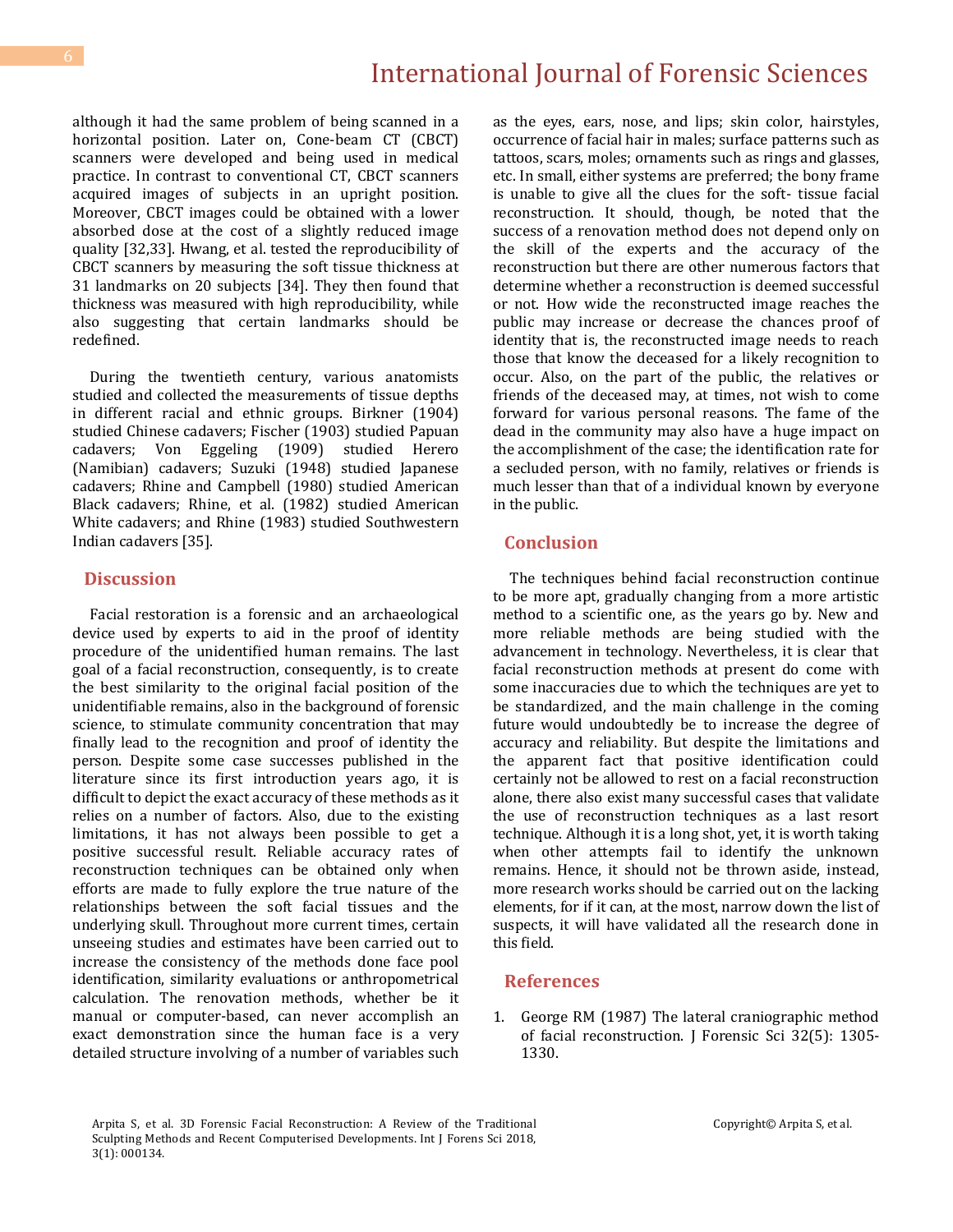- 2. [Miyasaka S, Yoshino M, Imaizumi K, Seta S \(1995\)](https://www.sciencedirect.com/science/article/pii/0379073895017444) The [computer-aided facial reconstruction system.](https://www.sciencedirect.com/science/article/pii/0379073895017444)  Forensic Science International [74\(1-2\): 155-165.](https://www.sciencedirect.com/science/article/pii/0379073895017444)
- 3. [Vanezis P, Blowes RW, Linney AD, Tan AC, Richards R,](https://www.sciencedirect.com/science/article/pii/0379073889902004)  [et al. \(1989\) Application of 3D computer graphics for](https://www.sciencedirect.com/science/article/pii/0379073889902004)  [facial reconstruction and comparison with sculpting](https://www.sciencedirect.com/science/article/pii/0379073889902004)  [techniques. Forensic Science International 42\(1-2\):](https://www.sciencedirect.com/science/article/pii/0379073889902004)  [69-84.](https://www.sciencedirect.com/science/article/pii/0379073889902004)
- 4. [Vanezis, M, Vanezis P \(2000\) Cranio-facial](https://www.ncbi.nlm.nih.gov/pubmed/10976181)  [reconstruction in forensic identification-historical](https://www.ncbi.nlm.nih.gov/pubmed/10976181)  [development and a review of current](https://www.ncbi.nlm.nih.gov/pubmed/10976181)  practice. [Medicine Science and the Law](https://www.ncbi.nlm.nih.gov/pubmed/10976181) 40(3): 197- [205.](https://www.ncbi.nlm.nih.gov/pubmed/10976181)
- 5. [Tyrrell AJ, Evison MP, Chamberlain AT, Green MA](https://www.ncbi.nlm.nih.gov/pubmed/9243827)  [\(1997\) Forensic three-dimensional facial](https://www.ncbi.nlm.nih.gov/pubmed/9243827)  [reconstruction: historical review and contemporary](https://www.ncbi.nlm.nih.gov/pubmed/9243827)  developments. [Journal of Forensic Science](https://www.ncbi.nlm.nih.gov/pubmed/9243827) 42(4): [653-661.](https://www.ncbi.nlm.nih.gov/pubmed/9243827)
- 6. [Nelson LA, Michael SD \(1998\) The application of](https://www.sciencedirect.com/science/article/pii/S0379073898000668)  [volume deformation to three-dimensional facial](https://www.sciencedirect.com/science/article/pii/S0379073898000668)  [reconstruction: a comparison with previous](https://www.sciencedirect.com/science/article/pii/S0379073898000668)  techniques. [Forensic Science International](https://www.sciencedirect.com/science/article/pii/S0379073898000668) 94(3): [167-181.](https://www.sciencedirect.com/science/article/pii/S0379073898000668)
- 7. [Snow CC, Gatliff BP, McWilliams KR \(1970\)](https://www.ncbi.nlm.nih.gov/pubmed/5473087)  [Reconstruction of facial features from the skull: An](https://www.ncbi.nlm.nih.gov/pubmed/5473087)  [evaluation of its usefulness in forensic anthropology.](https://www.ncbi.nlm.nih.gov/pubmed/5473087)  [American Journal of Physical Anthropology 33\(2\):](https://www.ncbi.nlm.nih.gov/pubmed/5473087)  [221-228.](https://www.ncbi.nlm.nih.gov/pubmed/5473087)
- 8. Welcker H (1883) Schiller's scädel undtodenmaske, nebstmittheilungenüberschädel und todenmaske Kants. Brauschweig.
- 9. [His W \(1895\) Anatomische Forschungen über Johann](https://wellcomelibrary.org/item/b22415701#?c=0&m=0&s=0&cv=0&z=-1.2704%2C-0.0896%2C3.5408%2C1.7916)  [Sebastian Bach's Gebeine und Antlitz : nebst](https://wellcomelibrary.org/item/b22415701#?c=0&m=0&s=0&cv=0&z=-1.2704%2C-0.0896%2C3.5408%2C1.7916)  [Bemerkungen über dessen Bilder 22: 379-420.](https://wellcomelibrary.org/item/b22415701#?c=0&m=0&s=0&cv=0&z=-1.2704%2C-0.0896%2C3.5408%2C1.7916)
- 10. Kollmann WM, Buchly W (1898) Die persistenz der rassen und die reconstruction der physiognomieparehistorischer Schädel. Arch Anthropol 25: 329-359.
- *11.* Krogman WM (1946) The reconstruction of the living head from the skull*.* FBI Law Enforcement Bulletin 15(7): 11-18.
- 12. Gerasimov MM (1971) The Face Finder. New York, NY: Lippincott.
- 13. Prag J, Neave R (1997) Making faces. London: British Museum Press.
- 14. Ubelaker DH, O'[Donnell G \(1992\) Computer-assisted](https://www.ncbi.nlm.nih.gov/pubmed/1545196)  [facial reproduction. J Forensic Sci](https://www.ncbi.nlm.nih.gov/pubmed/1545196) 37(1): 155-162.
- 15. [Evenhouse R, Rasmussen M, Sadler L \(1992\)](https://www.ncbi.nlm.nih.gov/pubmed/1624477)  [Computer-aided forensic facial reconstruction.](https://www.ncbi.nlm.nih.gov/pubmed/1624477)  [Journal of Bio-communication 19\(2\): 22-28.](https://www.ncbi.nlm.nih.gov/pubmed/1624477)
- 16. [Quatrehomme G, Cotin S, Subsol G, Delingette H,](https://www.ncbi.nlm.nih.gov/pubmed/9243826)  [Garidel Y, et al. \(1997\) A fully three-dimensional](https://www.ncbi.nlm.nih.gov/pubmed/9243826)  [method for facial reconstruction based on deformable](https://www.ncbi.nlm.nih.gov/pubmed/9243826)  models. [Journal of Forensic Science](https://www.ncbi.nlm.nih.gov/pubmed/9243826) 42(4): 649-652.
- 17. [Claes P, Vandermeulen D, Greef SD, Willems G,](https://www.sciencedirect.com/science/article/pii/S0379073810001003)  [Clement JG, et al. \(2010\) Computerized craniofacial](https://www.sciencedirect.com/science/article/pii/S0379073810001003)  [reconstruction: Conceptual framework and review.](https://www.sciencedirect.com/science/article/pii/S0379073810001003)  [Forensic Science International](https://www.sciencedirect.com/science/article/pii/S0379073810001003) 201(1-3): 138-145.
- 18. [Verzé L \(2009\) History of facial reconstruction. Acta](https://www.ncbi.nlm.nih.gov/pubmed/19705614)  [Biomed 80 \(1\): 5-12.](https://www.ncbi.nlm.nih.gov/pubmed/19705614)
- 19. Wilkinson C (2004) Forensic facial reconstruction. University Press, Cambridge, UK.
- 20. Cherry DG, Angel JL (1977) Personality Reconstruction from Unidentified Remains. FBI Law Enforcement Bulletin 48: 12-15.
- 21. [Gatliffe BP, Snow CC \(1979\) From skull to visage. J Bio](https://www.ncbi.nlm.nih.gov/pubmed/457651)  [communication 6\(2\): 27-30.](https://www.ncbi.nlm.nih.gov/pubmed/457651)
- 22. Helmer R, Koschorek F, Terwey B, Frauen T (1986) Dickenmessung der GesichtsweichteilemitHilfe der KernspintomographiexumZwecke der Identifizierung. Arch. Krim 178: 139-50.
- 23. Krogman WM, Iscan MY (1986) The human skeleton in forensic science. Thomas CC: Springfield.
- 24. [Wilkinson C \(2010\) Facial reconstruction](https://www.ncbi.nlm.nih.gov/pubmed/20447245)–anatomical [art or artistic anatomy?. Journal of anatomy](https://www.ncbi.nlm.nih.gov/pubmed/20447245) 216(2): [235-250.](https://www.ncbi.nlm.nih.gov/pubmed/20447245)
- 25. Suk V (1935) Fallacies of anthropological identifications and reconstructions: a critique based on anatomical dissections. Publications of Faculty of Science 270: 1-18.
- 26. Davy SL, Gilbert T, Schofield D, Evison MP (2005) Forensic facial reconstruction using computer modelling software. In Clement JG, Marks MK (Eds),